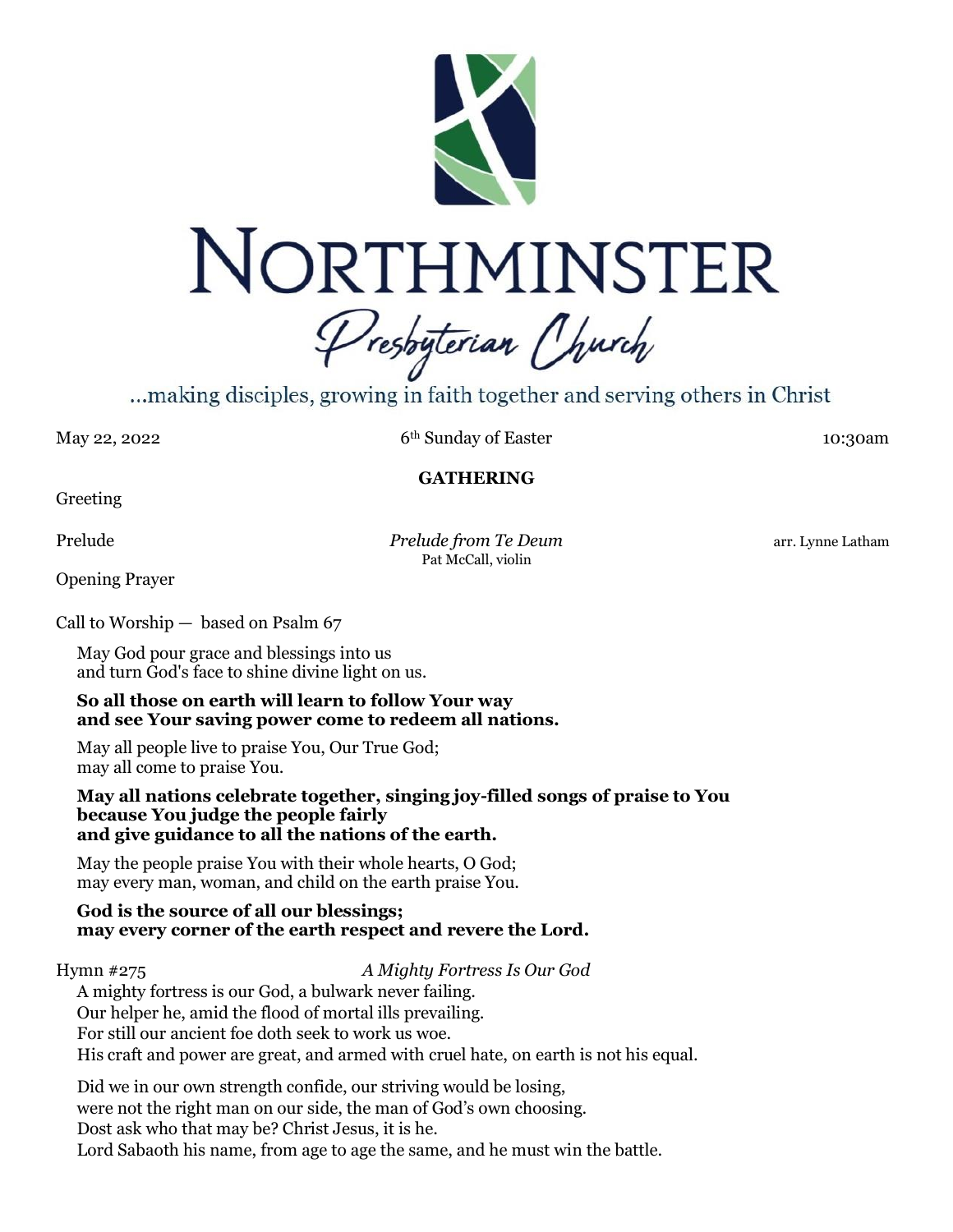And though this world, with devils filled, should threaten to undo us, we will not fear, for God hath willed his truth to triumph through us. The Prince of Darkness grim, we tremble not for him. His rage we can endure, for lo, his doom is sure. One little word shall fell him.

That word above all earthly powers, no thanks to them, abideth. The Spirit and the gifts are ours through him who with us sideth. Let goods and kindred go, this mortal life also. The body they may kill; God's truth abideth still. His kingdom is forever.

#### **CONFESSING**

Call to Confession

Prayers of Confession

**Generous God, You have poured into our lives grace and blessing and light in such abundance. Forgive us, we pray, for the times when live our lives as if everything depends on our efforts or we are stingy with the good gifts you give or we fail to love and forgive as Jesus teaches. On your mercy we depend. On your word we build our lives. On your promises we move ahead.**

**Hear our prayers …**

Assurance of Forgiveness

Response to Forgiveness #243 *Be Not Afraid* Be not afraid; sing out for joy! Christ is risen, alleluia! Be not afraid; sing out for joy! Christ is risen, alleluia!

#### Affirmation of Faith — Apostles' Creed

**I believe in God the Father Almighty, Maker of heaven and earth.**

**And in Jesus Christ his only Son our Lord; who was conceived by the Holy Ghost, born of the Virgin Mary, suffered under Pontius Pilate, was crucified, dead, and buried; he descended into hell; the third day he rose again from the dead; he ascended into heaven, and sitteth on the right hand of God the Father Almighty; from thence he shall come to judge the quick and the dead. I believe in the Holy Ghost; the holy catholic Church; the communion of saints; the forgiveness of sins; the resurrection of the body; and the life everlasting. Amen.**

\*Passing the Peace

Announcements and Invitations

Gathering our Offerings

Offertory Music **O Master, Let Me Walk with Thee** arr. Kurt Kaiser

Doxology #606

Praise God from whom all blessings flow; Praise Him, all creatures here below; Praise Him above, ye heavenly host; Praise Father, Son, and Holy Ghost. Amen.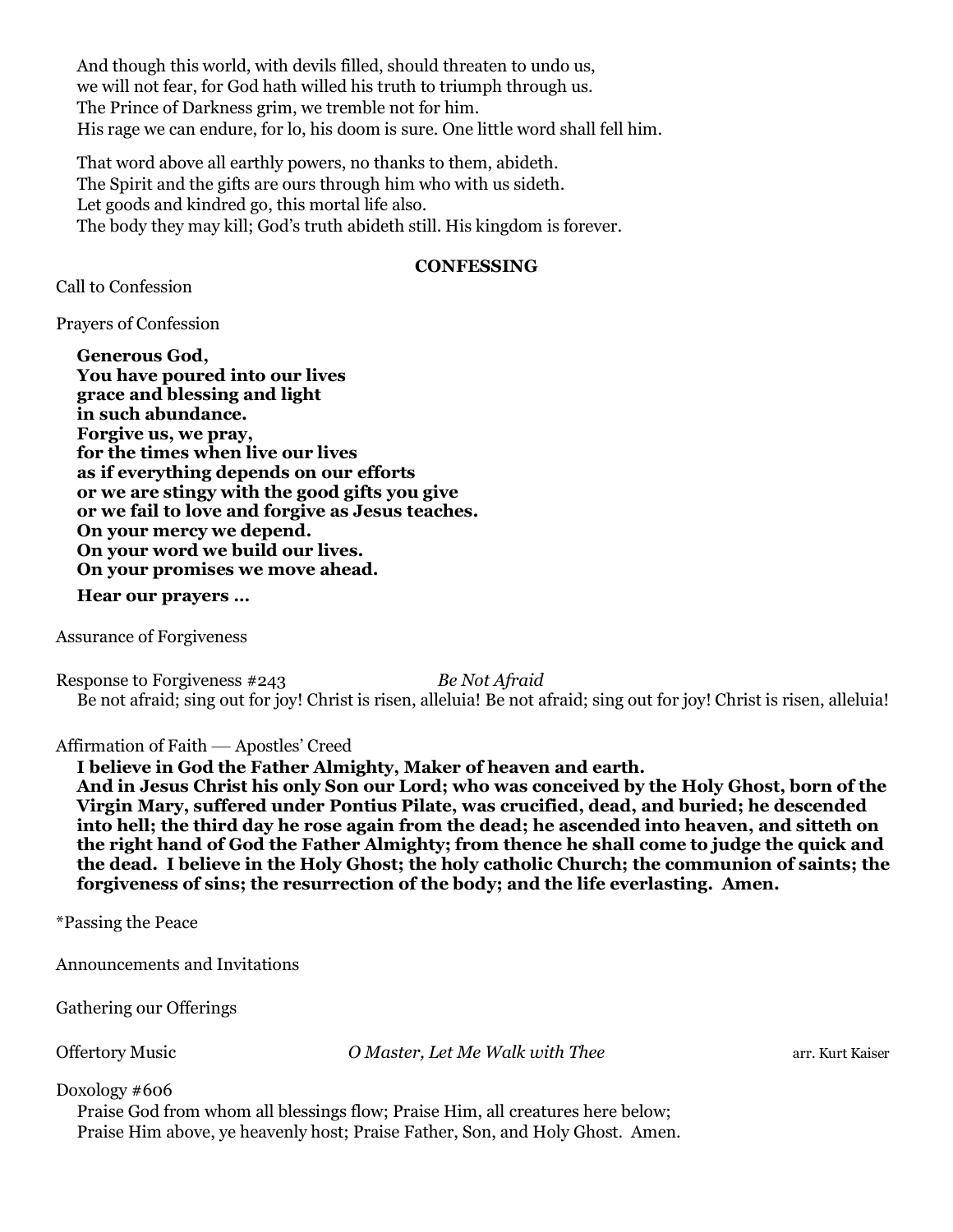#### **LISTENING**

Prayers of Thanksgiving and for Illumination

Scripture – John 5:1-9

Hymn #286 *Breathe on Me, Breath of God* Breathe on me, Breath of God; fill me with life anew, that I may love what thou dost love, and do what thou wouldst do.

Breathe on me, Breath of God, until my heart is pure, until with thee I will one will, to do and to endure.

Breathe on me, Breath of God, till I am wholly thine, until this earthly part of me glows with thy fire divine.

Breathe on me, Breath of God, so shall I never die, but live with thee the perfect life of thine eternity.

Scripture – 1 Corinthians  $15:35-49$ 

#### Sermon – **Solar Powered Saints**

Hymn #375 *Shall We Gather at the River* Shall we gather at the river, where bright angel feet have trod, with its crystal tide forever flowing by the throne of God? Yes, we'll gather at the river, the beautiful, the beautiful river; gather with the saints at the river that flows by the throne of God.

On the margin of the river, washing up its silver spray, we will walk and worship ever, all the happy golden day. Yes, we'll gather at the river, the beautiful, the beautiful river; gather with the saints at the river that flows by the throne of God.

Ere we reach the shining river, lay we every burden down; grace our spirits will deliver, and provide a robe and crown. Yes, we'll gather at the river, the beautiful, the beautiful river; gather with the saints at the river that flows by the throne of God.

Soon we'll reach the shining river; soon our pilgrimage will cease; soon our happy hearts will quiver with the melody of peace. Yes, we'll gather at the river, the beautiful, the beautiful river; gather with the saints at the river that flows by the throne of God.

#### **DEPARTING**

## \*Benediction

May the peace of the Lord Christ go with you, wherever he may send you. May he guide you through the wilderness, protect you through the storm. May he bring you home rejoicing at the wonders he has shown you. May he bring you home rejoicing, once again into our doors.

Postlude



\*Sung Response Northumbria Community